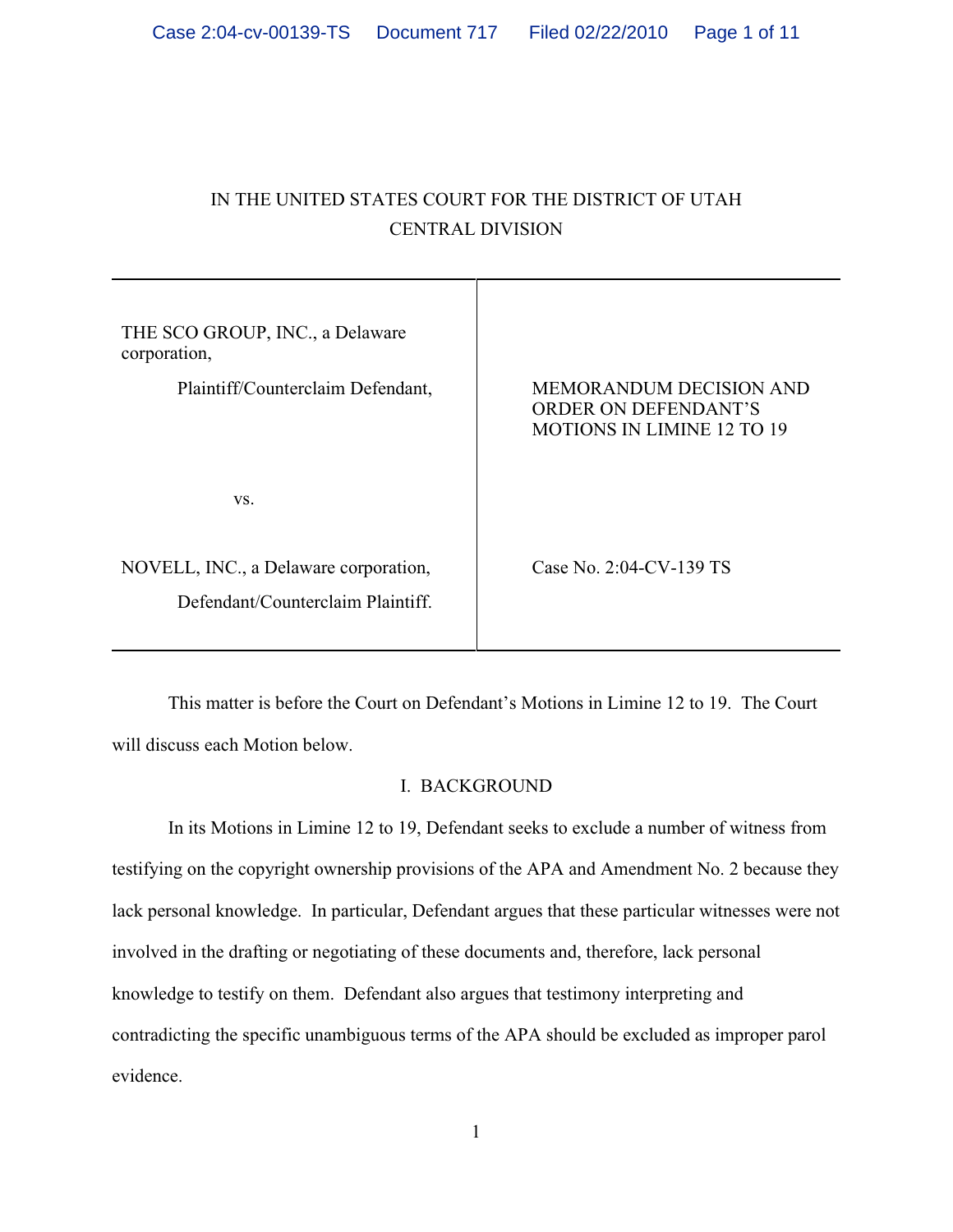## II. DISCUSSION

To properly consider this issue, the Court must examine the Tenth Circuit's ruling as it relates to extrinsic evidence on these contracts. As an initial matter, the Tenth Circuit had to determine whether to consider the APA and Amendment 2 separately or together. After considering the relevant evidence and argument, the court held that "Amendment No. 2 must be considered together with the APA as a unified document." The court further stated that "to the extent that it is proper for us to read Amendment No. 2 as clarifying the APA, SCO's extrinsic evidence of the business negotiators' intent concerning the transaction ought to be admissible."<sup>2</sup> The court found that "extrinsic evidence regarding the parties' intent [was] relevant to [its] interpretation of the combined instrument."<sup>3</sup>

Turning to the question of whether summary judgment should have been granted on the ownership issue, Novell had argued "that many of [SCO's] witnesses were involved in the business negotiations, as opposed to the actual drafting of the contract."<sup>4</sup> The court noted, however, that "because we cannot exclude the possibility that Amendment No. 2 was designed to restore the language of the transaction to the parties' actual intent during the business negotiations over the deal, such testimony is not irrelevant."<sup>5</sup> The court further noted that "SCO's extrinsic evidence extends not only to the business negotiations proceeding the contract,

- $^{3}$ *Id.* at 1211.
- $^{4}$ *Id.* at 1217.
- *Id*. 5

*The SCO Group, Inc. v. Novell, Inc., 578 F.3d 1201, 1211 (10th Cir. 2009).* 

 $^{2}$ *Id*. at 1210-11.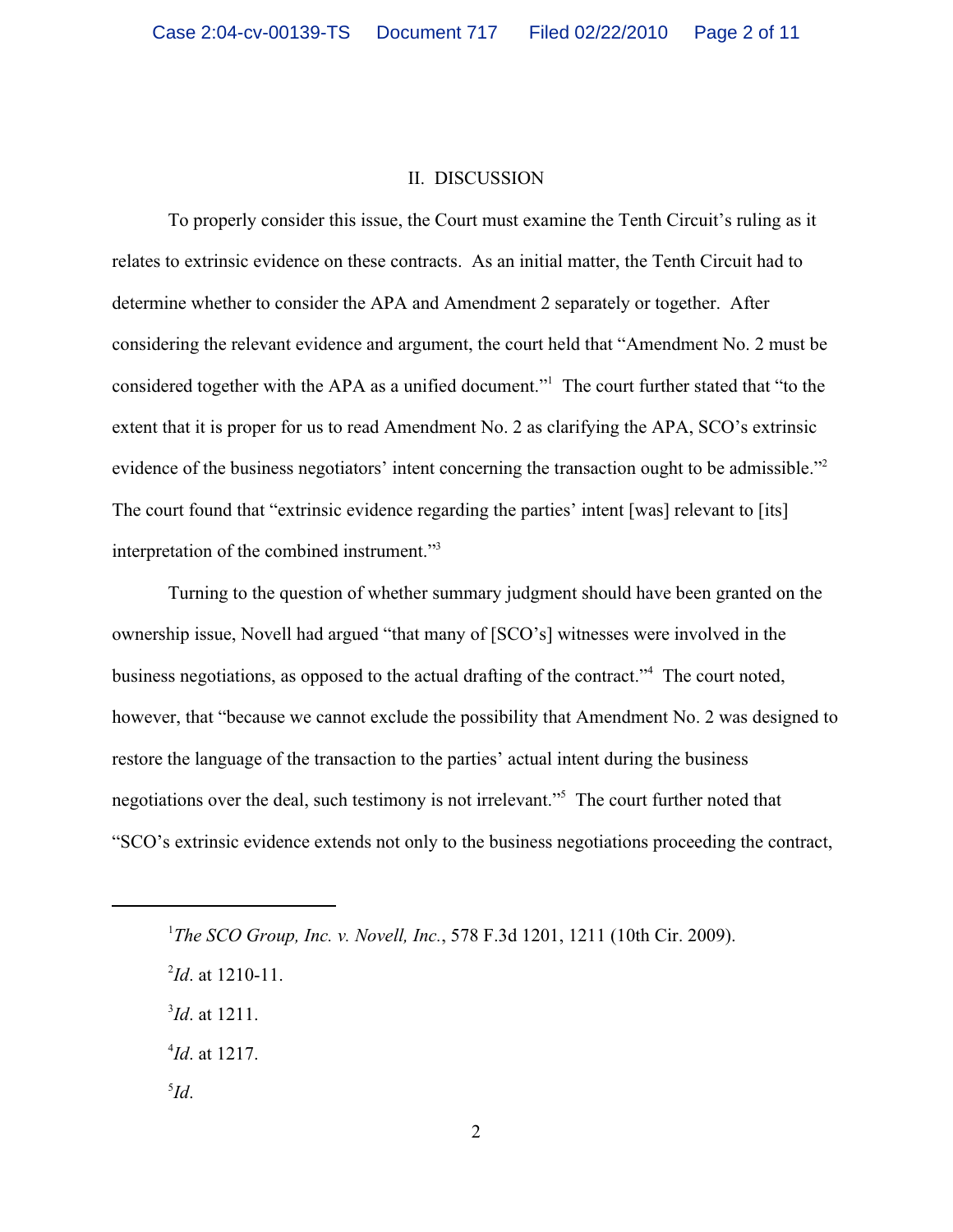but also to the parties' understanding of the contract language itself." The Tenth Circuit further held that course of performance "evidence may be used to interpret an ambiguous contractual provision."<sup>7</sup>

Under the Tenth Circuit's ruling, a number of types of testimony are relevant to a determination of the ownership issue, including: (1) testimony from those involved with the actual drafting of the APA and Amendment No. 2; (2) testimony from those involved with the business negotiations preceding the contract; (3) testimony concerning the parties' understanding of the contractual language; and (4) testimony concerning the parties course of performance.

As indicated, Defendant seeks to exclude these witnesses based on a lack of personal knowledge. Fed.R.Evid. 602 provides, in pertinent part:

A witness may not testify to a matter unless evidence is introduced sufficient to support a finding that the witness has personal knowledge of the matter.

Further, Fed.R. Evid. 701 states that "[i]f the witness is not testifying as an expert, the witness' testimony in the form of opinions . . . is limited to those opinions or inferences which are . . . helpful to  $\dots$  the determination of a fact in issue  $\dots$ ." Lay testimony offering a legal conclusion is inadmissible because it is not helpful to the trier of fact.  $\delta$  Similarly, "evidence that merely tells the jury what result to reach is not sufficiently helpful to the trier of fact to be admissible."<sup>9</sup> With this background in mind, the Court turns to Defendant's Motions.

*Id*. 6

*Id*. 7

*Kostelecky v. NL Acme Tool*, 837 F.2d 828, 829 (8th Cir. 1988). <sup>9</sup>

*See, e.g., United States v. Noel*, 581 F.3d 490, 496 (7th Cir. 2009) ("We have held <sup>8</sup> repeatedly that lay testimony offering a legal conclusion is inadmissible because it is not helpful to the jury, as required by Rule 701(b).").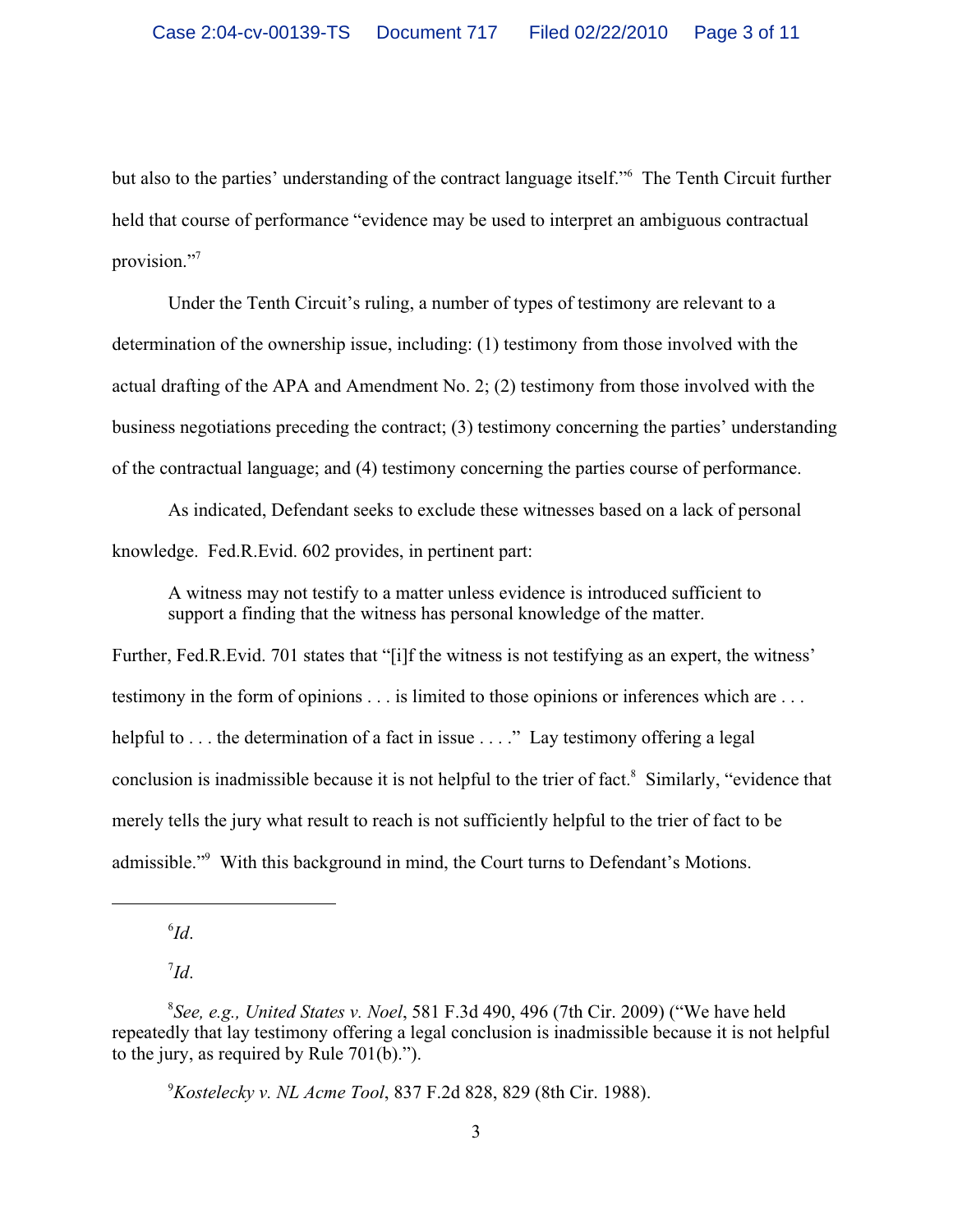### A. WILLIAM BRODERICK

Defendant's Motion in Limine No. 12 seeks to exclude certain testimony from William Broderick. At the time the APA was negotiated, Mr. Broderick worked for Novell as a contracts manager and has continued in that capacity with SCO. Mr. Broderick was not involved with the negotiation or drafting of either the APA or Amendment No. 2. Mr. Broderick is of the opinion that the APA transferred the copyrights at issue in this case to Plaintiff's predecessor and that Amendment No. 2 reinforces this understanding. Mr. Broderick's deposition makes clear that his opinion is based on two things: (1) statements made by Novell during company-wide meetings; and (2) his own understanding of those agreements based on his reading of them.

The first basis for his opinion—statements made by Novell during company-wide meetings—are clearly relevant as to the parties' understanding of the contract language. As set out by the Tenth Circuit, this is relevant evidence concerning the issue of copyright ownership. Mr. Broderick was a participant in those company-wide meetings and, thus, has personal knowledge of what was discussed there. Therefore, Mr. Broderick can testify as to those statements, provided they are otherwise admissible. Mr. Broderick can also provide testimony as to the parties' course of performance.

Mr. Broderick's second basis for his opinion—his own opinion of the agreements based on his reading of them—is an issue for the jury to decide. The jury can determine itself how to read the APA and Amendment No. 2 and how those agreements should be reconciled. Mr. Broderick's statements concerning his own understanding, as someone who was not involved with the drafting or the negotiation of either document, is not helpful to the trier of fact as it merely tells the jury the conclusion it should reach and is essentially a legal conclusion. For these reasons, this testimony will be excluded.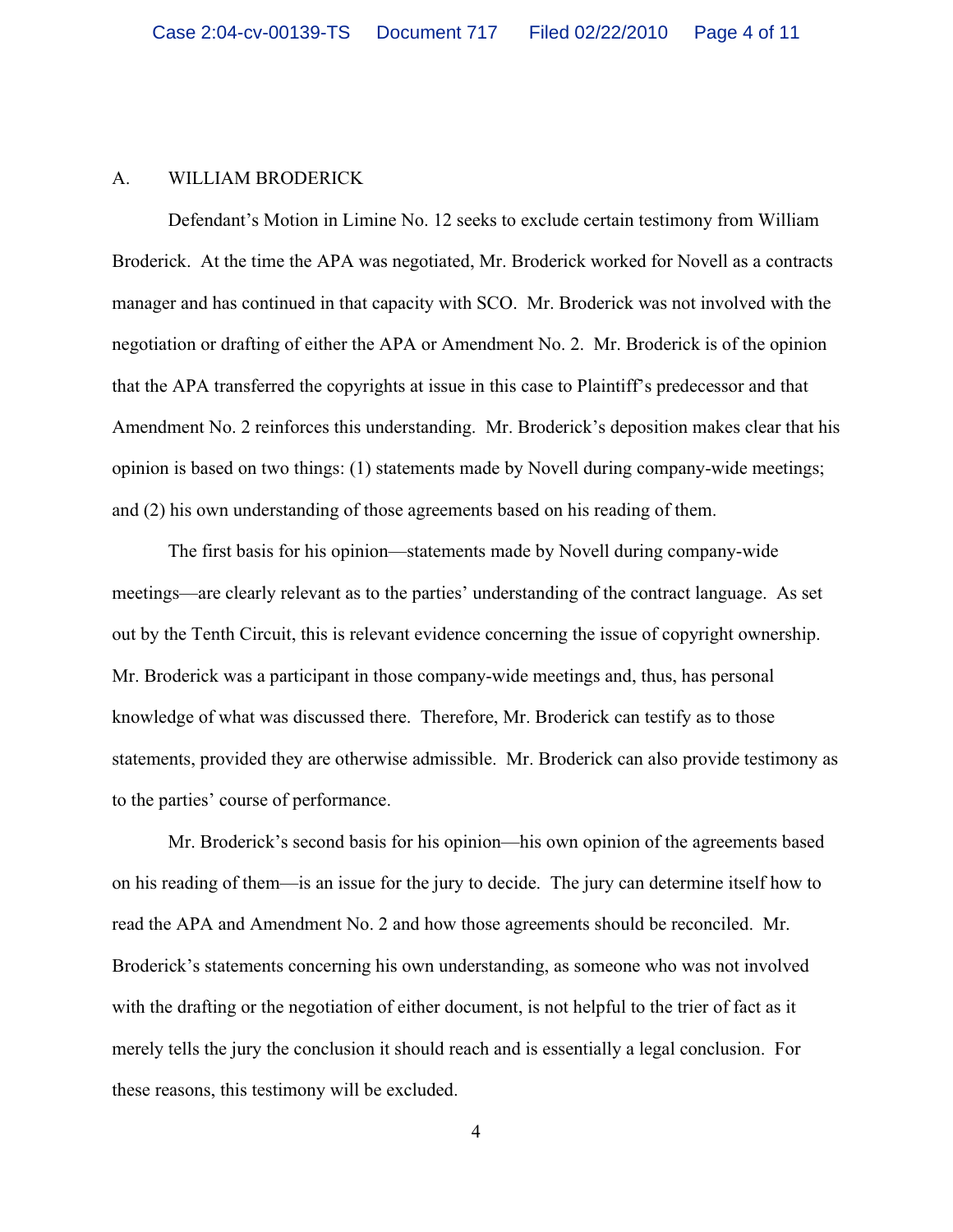Defendant also seeks to exclude parol evidence on the unambiguous terms of the APA. As indicated, the meaning of the APA and the amendments thereto, as they relate to copyright ownership, is in dispute and the Tenth Circuit has held that extrinsic evidence is relevant to the determination of the ownership issue. Therefore, some parol evidence will be relevant and admissible on these issues. That being said, the Court cannot rule on this issue in the abstract and must deny Defendant's blanket request.

## B. LAWRENCE BOUFFARD

Defendant's Motion in Limine No. 13 seeks to exclude certain testimony from Lawrence Bouffard. At the time the APA was negotiated, Mr. Bouffard worked in sales for Novell. Mr. Bouffard was not involved with the negotiation or drafting of the APA, however he was involved with the transition team.

It is the opinion of Mr. Bouffard that Santa Cruz, SCO's predecessor, had purchased Novell's UNIX business "lock, stock and barrel." Mr. Bouffard is of the opinion that it would not make sense for Novell to have sold Santa Cruz the UNIX business, but not the UNIX copyrights. Mr. Bouffard does not clearly state the basis for his opinions, but his opinions seem to be based on his own reading of the APA and his years of experience. To the extent that his opinions are based merely on his own reading of the APA and Amendment No. 2, that evidence will be excluded. Plaintiff has stated that it will not present any testimony from Mr. Bouffard in which he presently reads or interprets the language of the APA or Amendment No. 2. To the extent that Mr. Bouffard has testimony concerning one of the relevant types of evidence set forth above, he will not be excluded.

Defendant also seeks to exclude parol evidence on the unambiguous terms of the APA. For the same reasons discussed above, the Court must deny Defendant's blanket request.

5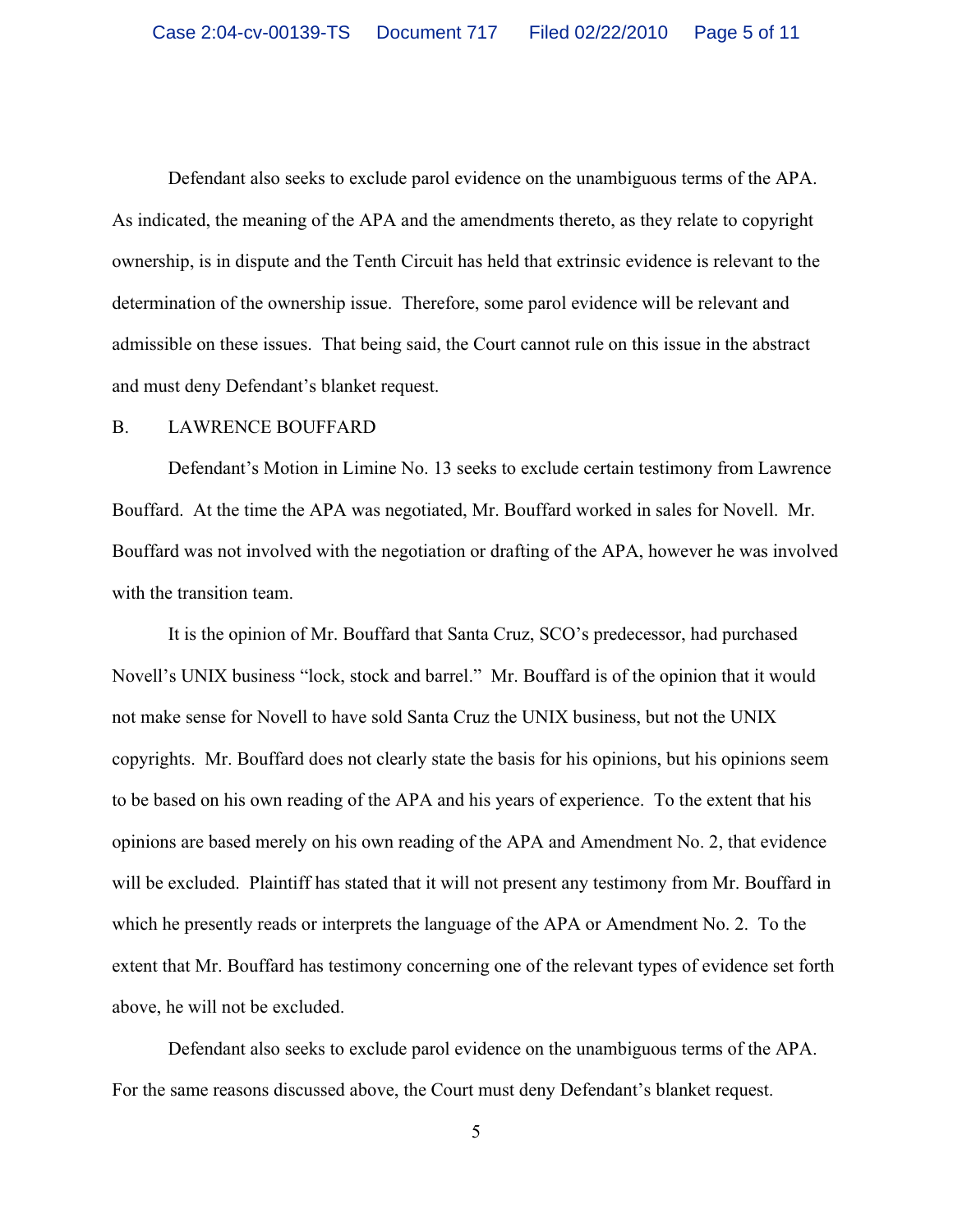### C. JEAN ACHESON

Defendant's Motion in Limine No. 14 seeks to exclude certain testimony from Jean Acheson. Around the time of the APA, Ms. Acheson was the revenue manager for Novell. Ms. Acheson was not involved in the negotiations or drafting of the APA or Amendment No. 2, but was involved in the transition team and attended transition meetings. Based on these meetings and discussions with others, it was Ms. Acheson's understanding that Novell had sold its UNIX business, including the intellectual property, to SCO, only retaining the right to certain royalties.

Ms. Acheson's understanding of the APA is based on statements made by Novell employees concerning that agreement. This is clearly relevant to the parties' understanding of the contract language. Ms. Acheson attended those meetings where the understanding of the APA was discussed and, thus, has personal knowledge. Therefore, she can testify as to those statements, provided they are otherwise admissible. Ms. Acheson may also testify as to the parties' course of performance. Ms. Acheson, however, does not appear to have any personal knowledge concerning Amendment No. 2 and cannot testify as to that issue.

Defendant also seeks to exclude parol evidence on the unambiguous terms of the APA. For the same reasons discussed above, the Court must deny Defendant's blanket request.

#### D. ROBERT FRANKENBERG

Defendant's Motion in Limine No. 15 seeks to exclude certain testimony from Robert Frankenberg. Around the time of the APA, Mr. Frankenberg was the President and CEO of Novell. Mr. Frankenberg's deposition reveals that he has a personal knowledge of the parties' intent and understanding of the APA. Specifically, Mr. Frankenberg testified that the intent of the APA was to sell the whole UNIX business, including the copyrights. As Mr. Frankenberg has personal knowledge of the parties' intent and understanding, his testimony on that issue will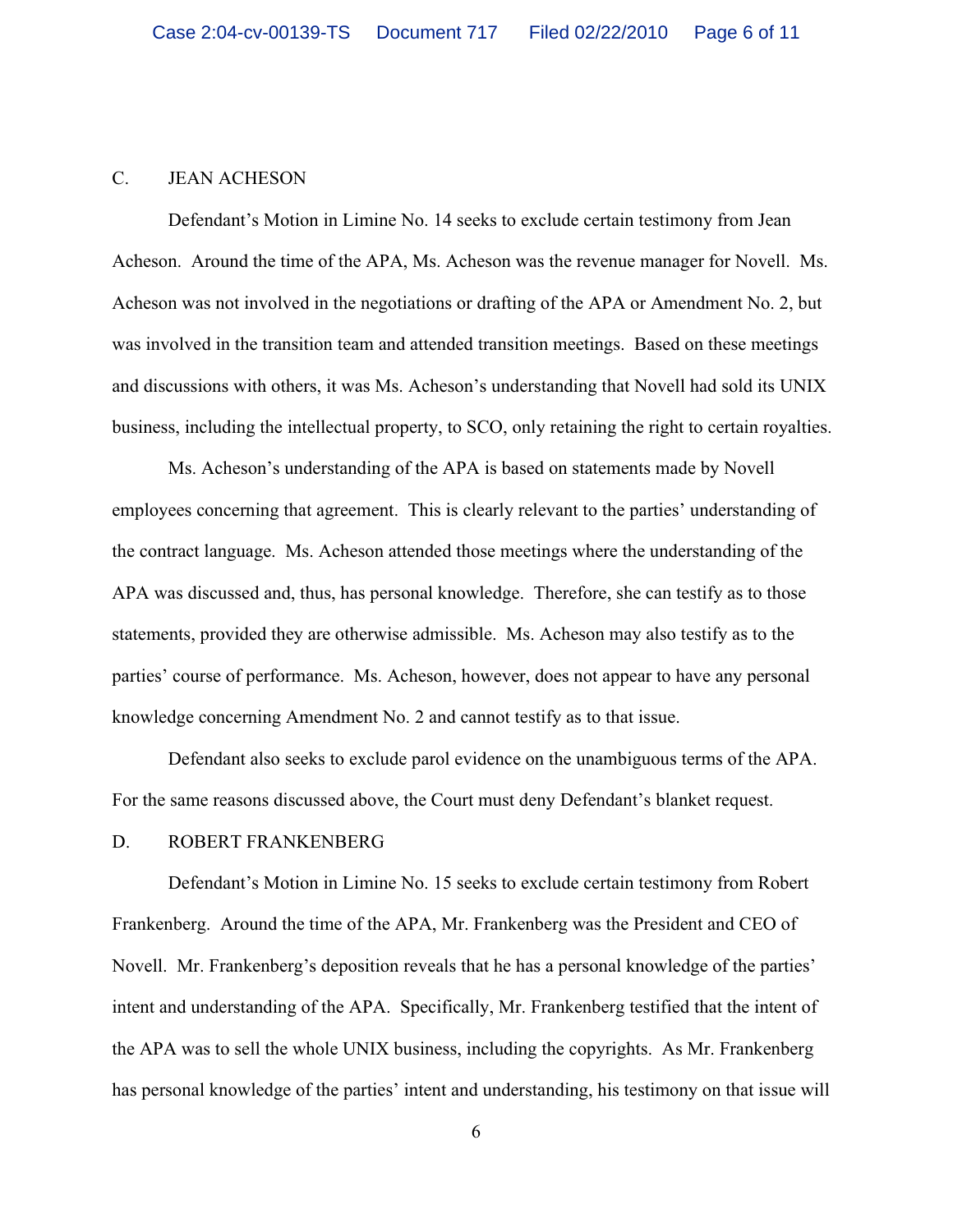not be excluded on that ground. Further, Mr. Frankenberg may testify as to the parties' course of performance. However, Mr. Frankenberg has no such personal knowledge as it relates to Amendment No. 2. Rather, his testimony on Amendment No. 2 is based on his own reading of that agreement. That testimony is irrelevant, not based on personal knowledge, and will not help the trier of fact. Therefore, that testimony will be excluded.

Defendant also seeks to exclude parol evidence on the unambiguous terms of the APA. For the same reasons discussed above, the Court must deny Defendant's blanket request.

## E. R. DUFF THOMPSON

Defendant's Motion in Limine No. 16 seeks to exclude certain testimony from R. Duff Thompson. At the time the APA was drafted, Mr. Thompson was Senior Vice President of Business Development and Strategic Relations for Novell. Mr. Thompson was the Novell executive responsible for the sale of the UNIX business. Mr. Thompson's deposition reveals that he has a personal knowledge of the intent and understanding of the parties concerning the APA. Specifically, he testified that it was Novell's intent to sell the UNIX business, including the copyrights. This testimony is consistent with his Declaration. Therefore, the Court finds that he has personal knowledge and his testimony on that issue will not be excluded on that ground. However, Mr. Thompson has no such personal knowledge as it relates to Amendment No. 2. His testimony on Amendment No. 2 is irrelevant, not based on personal knowledge, and will not help the trier of fact. Therefore, that testimony must be excluded.

Defendant also seeks to exclude parol evidence on the unambiguous terms of the APA. For the same reasons discussed above, the Court must deny Defendant's blanket request.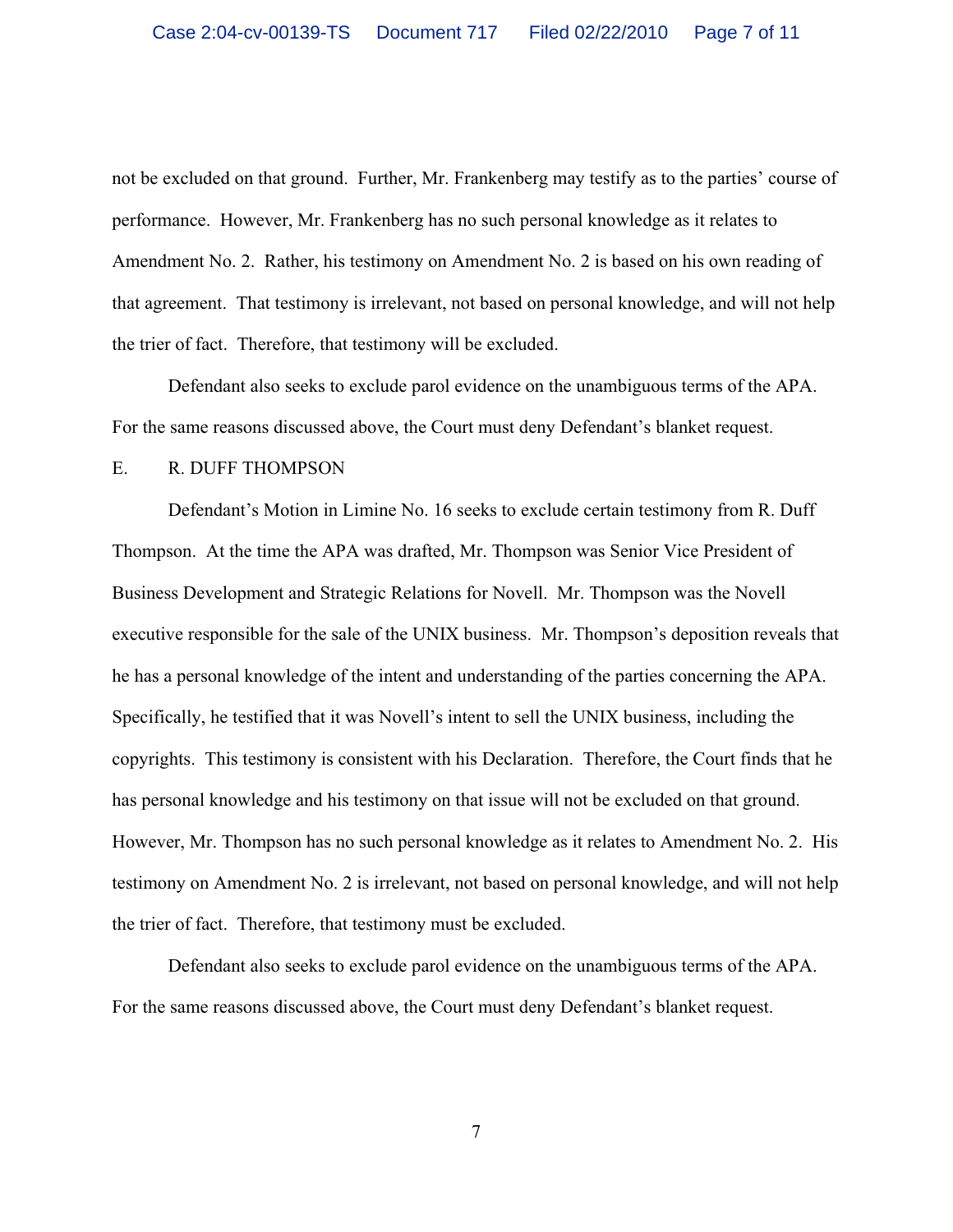## F. TY MATTINGLY

Defendant's Motion in Limine No. 17 seeks to exclude certain testimony from Ty Mattingly. At the time of the APA, Mr. Mattingly was working for R. Duff Thompson and was part of the "deal team." Mr. Mattingly was not involved in the crafting of the APA, but was involved in negotiations of the APA at a "high level." It is Mr. Mattingly's understanding that all of the UNIX business, including the copyrights, were sold to Santa Cruz. This understanding is based on his involvement in the negotiations of the APA at a "high level." Mr. Mattingly's testimony shows personal knowledge of the intent and understanding of the parties concerning the APA. Therefore, his testimony on that issue will not be excluded on that ground. Mr. Mattingly has no personal knowledge, however, concerning Amendment No. 2. Therefore, his testimony on Amendment No. 2 will be excluded.

Defendant also seeks to exclude parol evidence on the unambiguous terms of the APA. For the same reasons discussed above, the Court must deny Defendant's blanket request.

## G. DOUGLAS MICHELS

Defendant's Motion in Limine No. 18 seeks to exclude certain testimony from Douglas Michels. At the time of the APA, Mr. Michels worked for Santa Cruz as its Chief Technology Officer. Mr. Michels was not involved in the drafting of the APA, but was "very involved" with the initiation of the APA, "very involved" in the strategy behind it, "very involved" in the high level structure of the agreement, and involved in supervising those people that were negotiating the details of the agreement.<sup>10</sup> Mr. Michels' understanding of the transaction was that Santa Cruz was buying the UNIX business from Novell. Mr. Michels testified that it was the intent of the

<sup>&</sup>lt;sup>10</sup>Docket No. 644, Ex. A at 9:11-16.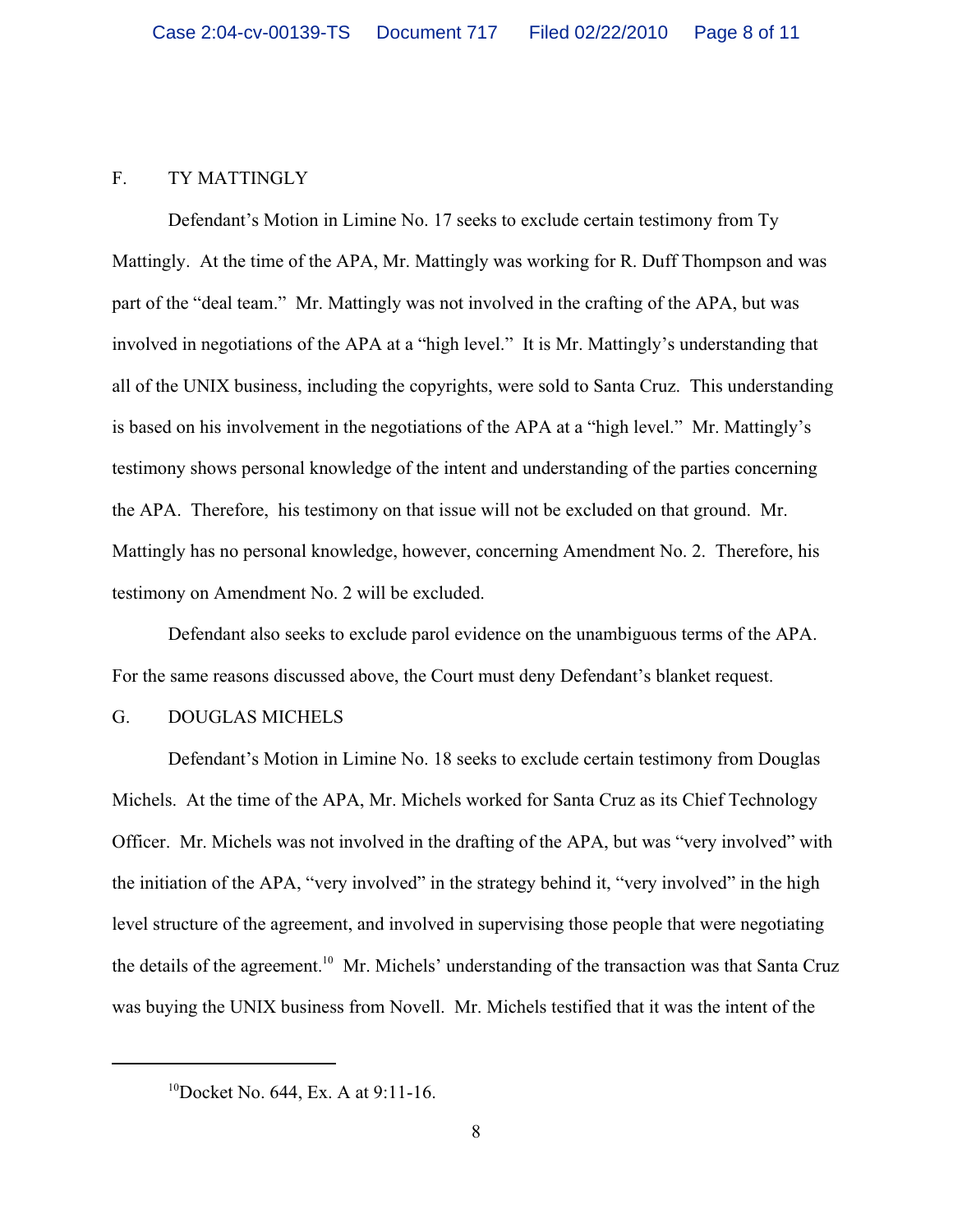parties for Novell to sell the entire UNIX business and for Santa Cruz to buy it. In his Declaration, Mr. Michels states the entire UNIX business, including copyrights, was transferred to Santa Cruz. The Court finds that Mr. Michels' understanding of the APA is based on his personal knowledge and is relevant to the issue of the parties' intent and understanding of the APA. Therefore, it will not be excluded. However, Mr. Michels testified that he had no knowledge of Amendment No. 2. Therefore, testimony on Amendment No. 2 must be excluded because of a lack of personal knowledge.

Defendant also seeks to exclude parol evidence on the unambiguous terms of the APA. For the same reasons discussed above, the Court must deny Defendant's blanket request.

## H. EDWARD CHATLOS, BURT LEVINE, AND KIM MADSEN

Defendant's Motion in Limine No. 19 seeks to exclude certain testimony from Edward Chatlos, Burt Levine, and Kim Madsen. Each of these individuals will be discussed below.

## *1. Edward Chatlos*

Defendant seeks to preclude testimony from Mr. Chatlos concerning Amendment No. 2. Mr. Chatlos was not involved in the drafting Amendment No. 2 and had left Novell by that time. Mr. Chatlos speculates that Amendment No. 2 addresses the intent of the parties to transfer the copyrights. However, this speculation is not based on personal knowledge and would not help the trier of fact. Therefore, it will be excluded. This ruling does not preclude Mr. Chatlos from testifying concerning the APA.

## *2. Burt Levine*

Defendant seeks to preclude testimony from Mr. Levine concerning Amendment No. 2. Mr. Levine was not involved in the negotiations or drafting of Amendment No. 2. However, Mr. Levine testified that Amendment No. 2 confirmed his understanding that the copyrights were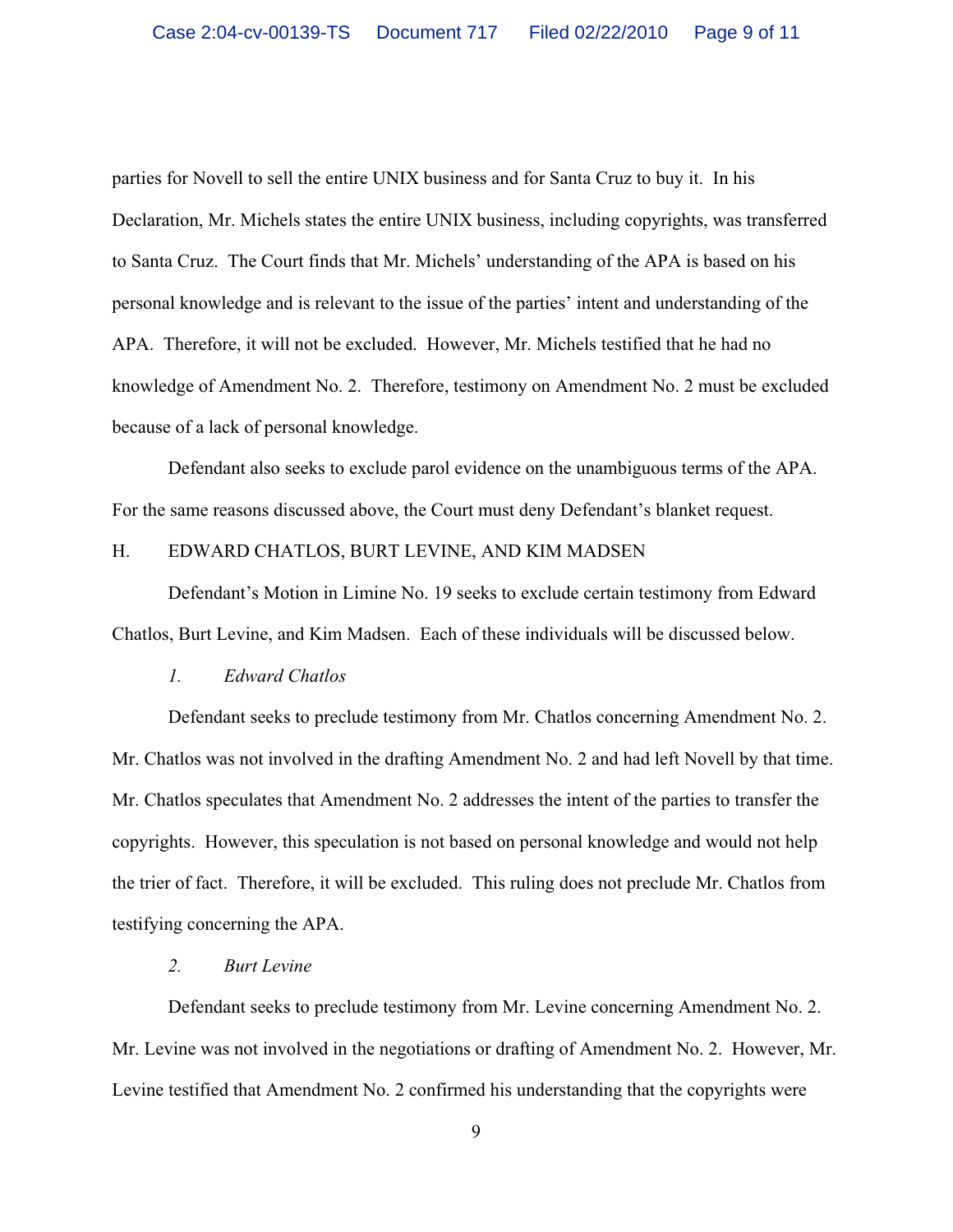transferred to Santa Cruz. It is unclear what Mr. Levine bases this understanding on, though it appears that it is just upon his reading of Amendment No. 2. If this is the case, the Court finds that such testimony would not be helpful to the trier of fact and must be excluded. This ruling does not preclude Mr. Levine from testifying concerning the APA.

## *3. Kim Madsen*

Defendant seeks to preclude testimony from Ms. Madsen concerning Amendment No. 2. During her deposition, Ms. Madsen could not recall any specific conversations concerning Amendment No. 2. However, in her Declaration, she stated that her understanding, from negotiations and discussions, was that Amendment No. 2 was intended to confirm the parties' intent and agreement that Santa Cruz obtained ownership of the UNIX copyrights. Such testimony is admissible.

## III. CONCLUSION

It is therefore

ORDERED that Defendant's Motion in Limine No. 12 to Exclude Certain Testimony from William Broderick for Lack of Personal Knowledge and Violation of Parol Evidence Rule (Docket No. 637) is GRANTED IN PART AND DENIED IN PART. It is further

ORDERED that Defendant's Motion in Limine No. 13 to Exclude Certain Testimony From Lawrence Bouffard for Lack of Personal Knowledge and Violation of Parol Evidence Rule (Docket No. 638) is GRANTED IN PART AND DENIED IN PART. It is further

ORDERED that Defendant's Defendant's Motion in Limine No. 14 to Exclude Certain Testimony from Jean Acheson for Lack of Personal Knowledge and Violation of Parol Evidence Rule (Docket No. 639) is GRANTED IN PART AND DENIED IN PART. It is further